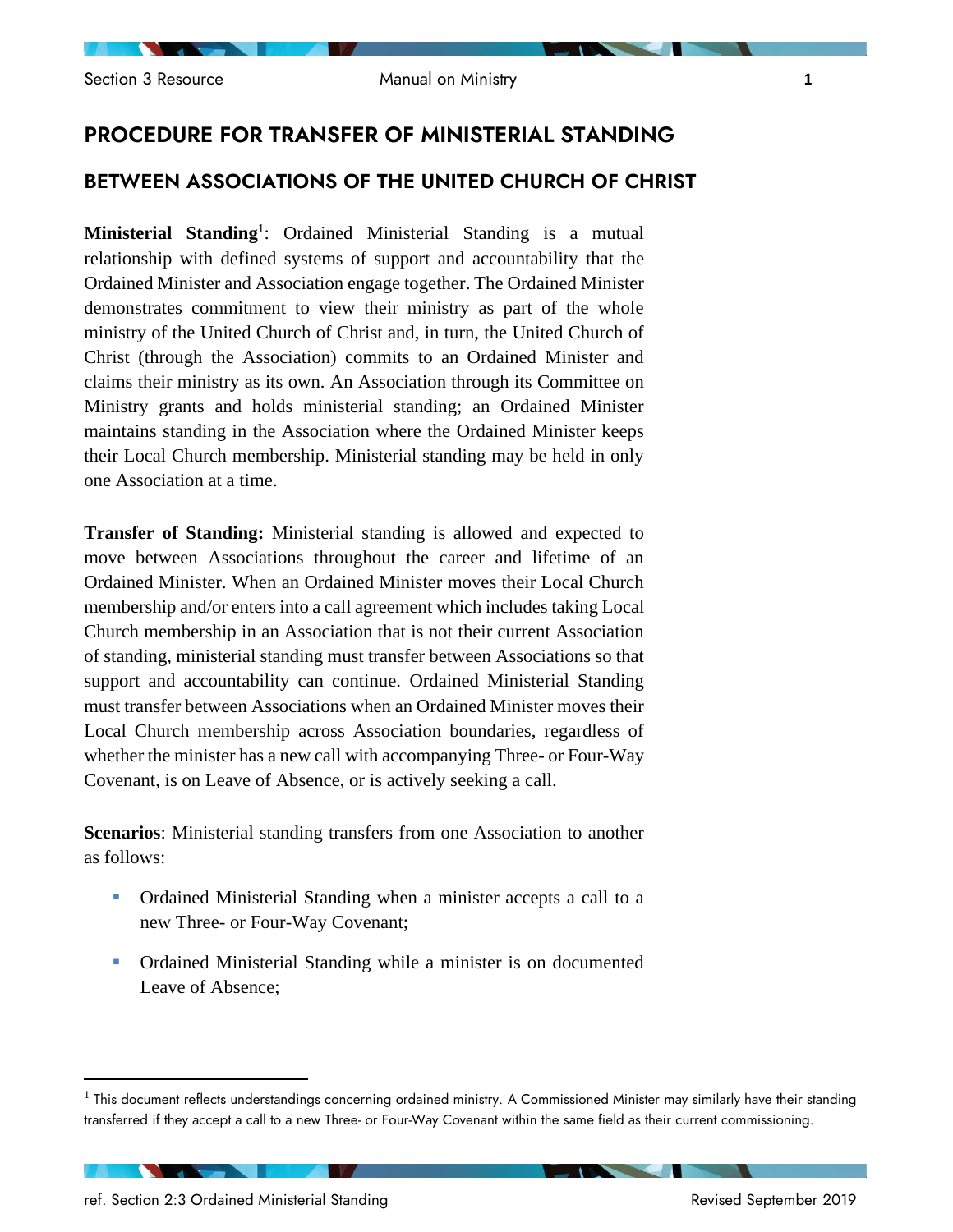

- Ordained Ministerial Standing when a minister moves UCC Local Church membership apart from circumstances of a new call;
- Ordained Ministerial Standing when a minister is actively seeking a new call;
- Ordained Ministerial Standing when a minister is completing a program of growth with an outcome of *Conditional Affirmation* may transfer their standing, along with transferring oversight of that program of growth, following clear communication between both Committees on Ministry.
- Exempt Standing at the minister's request, which can be held in an Association separate from where the minister holds UCC Local Church membership;
- Ordained Ministerial Partner Standing when a Christian Church (Disciples of Christ) minister departs from one UCC ministry setting to immediately enter another UCC ministry setting, in conversation with the appropriate Region of the Christian Church (Disciples of Christ).

**Ministerial File**: The process of Transfer of Standing has both administrative and relational components between the Authorized Minister, the originating Association, and the receiving Association (with Committees on Ministry acting on behalf of their Associations). The sharing of a complete and up-to-date ministerial file is used for the receiving Association's Committee on Ministry to verify the minister's standing and participation in processes of support and accountability. The ministerial file is a perpetual record of the United Church of Christ documenting a minister's covenants with the denomination, its Local Churches, Associations, and Conferences. During a transfer of standing, the ministerial file is copied by the originating Association and the copy is conveyed in total to the receiving Association, while the original is archived. The file does not belong to the minister and the minister's permission is not required during this process.

**Procedure**: Transfer of standing can be initiated by any of the parties. Steps for a common transfer procedure include:

1) The minister requests a transfer of standing and a meeting with the receiving Committee on Ministry. The receiving Committee on Ministry may also request this meeting when it becomes aware of a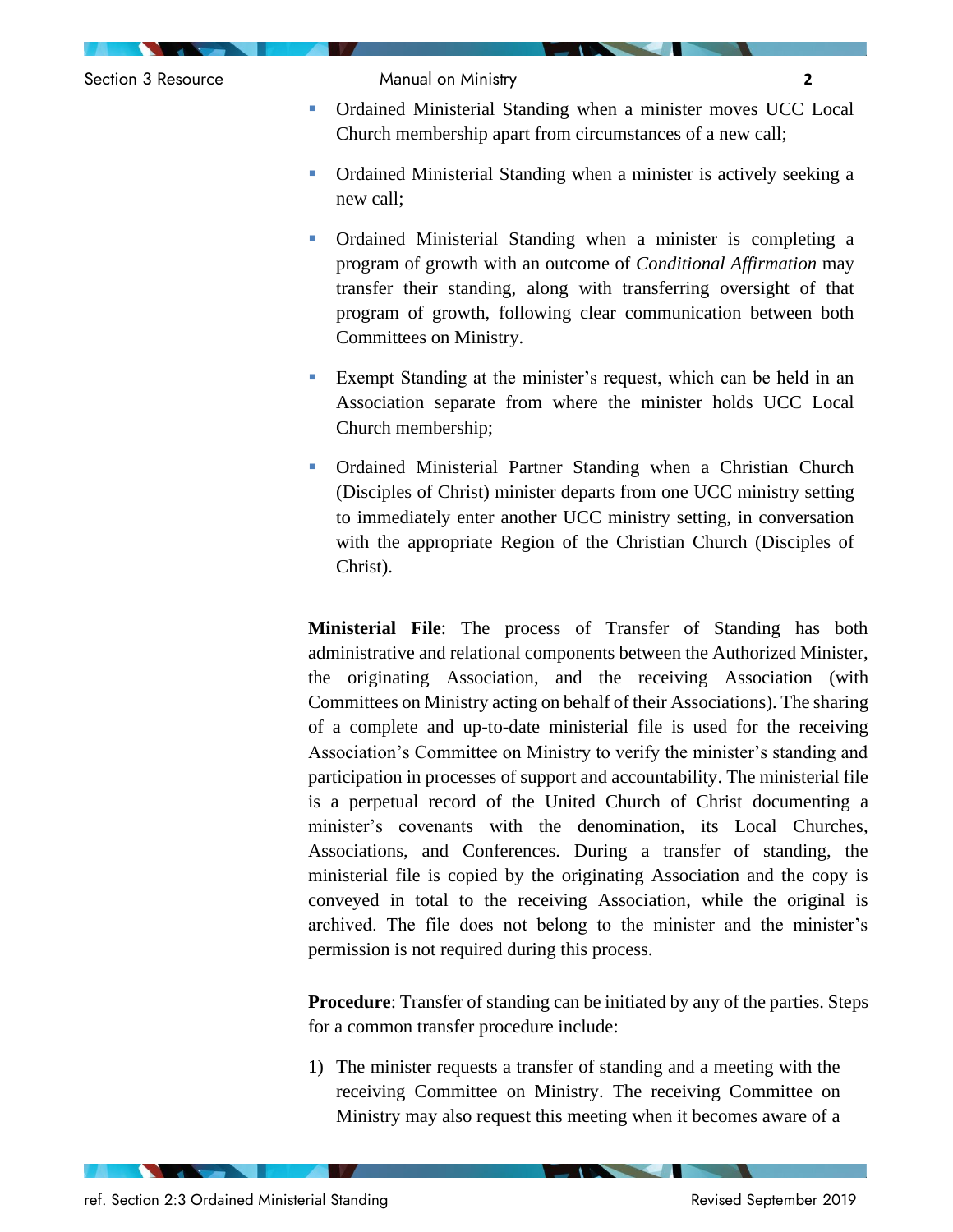Section 3 Resource Manual on Ministry **3**

minister beginning a call in their Association and/or transferring their church membership to a Local Church within the Association.

- 2) The receiving Committee on Ministry requests the ministerial file from the originating Committee on Ministry.
- 3) The originating Committee on Ministry receives the request and unless the request does not fit one of the ecclesial situations listed above or one of the exceptions listed below applies – transfers standing.
- 4) The originating Committee on Ministry sends a copy of the ministerial file to the receiving Committee on Ministry.
- 5) The receiving Committee on Ministry reviews the file and meets with the Ordained Minister.
- 6) The receiving Committee, unless one of the listed exceptions applies, votes to receive ministerial standing.
- 7) The decision of the receiving Committee is communicated to the minister and to the originating Committee and is recorded in the UCC Data Hub.
- 8) The originating Committee on Ministry administratively approves transfer in the UCC Data Hub.

**Listed Exceptions**: Ministerial standing does not transfer from one Association to another in the following cases:

- A minister under a Fitness Review whose outcome has not yet been deliberated is subject to continued oversight by their Association.
- A minister completing a program of growth as part of a fitness review with an outcome of *censure* or *suspension* is subject to continued oversight by their Association.
- A minister who has *resigned* standing or whose standing has been *terminated* does not have standing within the United Church of Christ. This person must request reinstatement of standing from the terminating Association, prior to any transfer of such standing.
- An individual with ecclesial status (a Member in Discernment, an ordained minister with Privilege of Call, or an ordained minister who is seeking Privilege of Call or seeking Ordained Ministerial

**The Second Second Second**